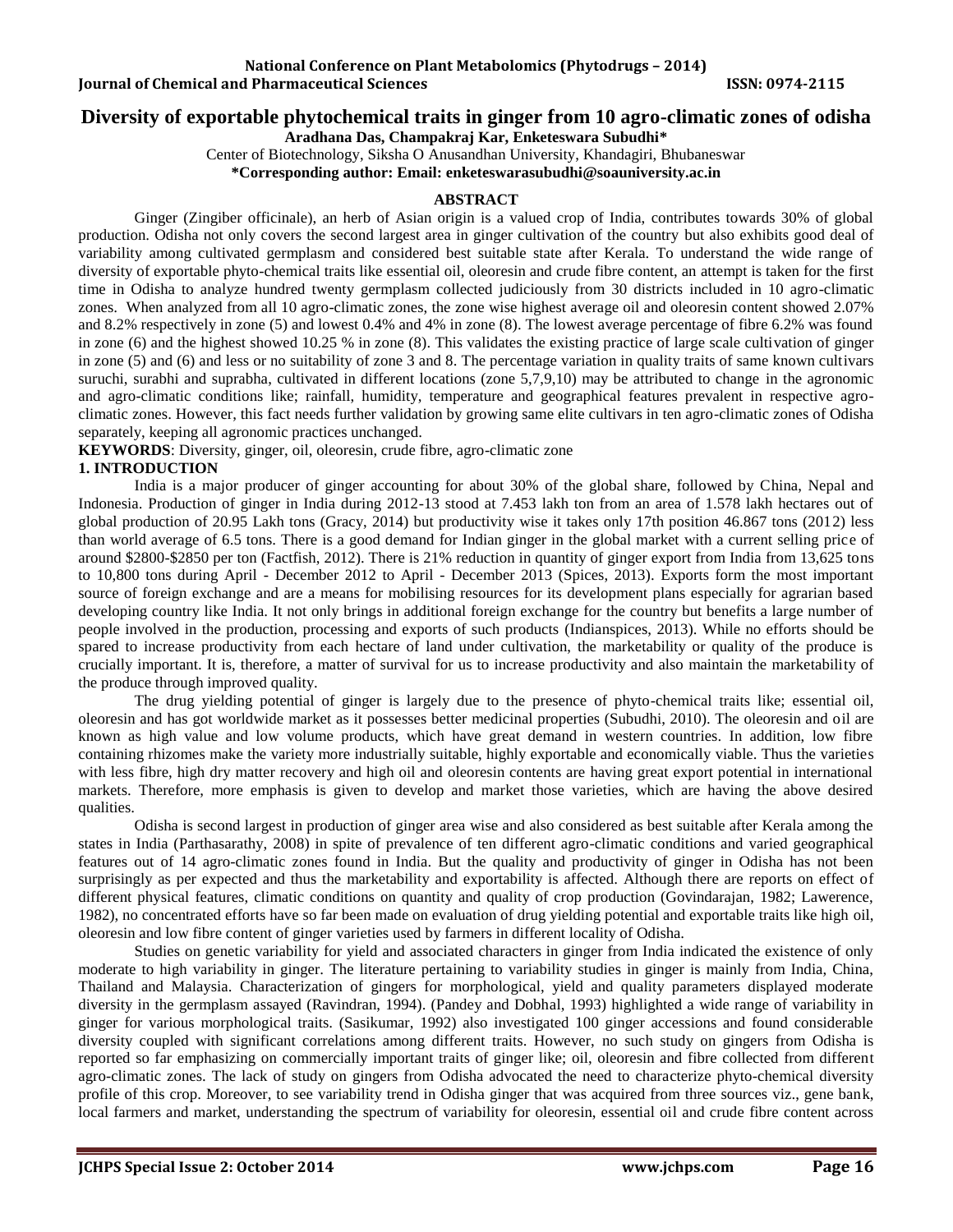the state will definitely help boost the ginger productivity and exportability level of the state and country, put ginger production in sound footing.

Present paper deals with evaluation of drug yielding potential and exportability traits of ginger rhizome (oil, oleoresin, crude fibre) from all the states of Odisha and establishing a possible correlation with 10 varied agro-climatic conditions prevailing in the state.

### **2. MATERIALS AND METHODS**

**2.1. Sampling of ginger Germplasm from different agro climatic regions of Odisha:** Rhizomes of promising cultivars, land races and accessions of ginger used locally by farmers are collected from 10 different agro climatic regions of Odisha (Figure 1), especially from major ginger growing areas with the help of Krishi Vigyan Kendra and OUAT research stations wherever felt necessary from all 30 districts of Odisha and were maintained in field gene banks of Centre of Biotechnology of Siksha 'O' Anusandhan University. Moreover, hundred and twenty ginger accessions including good released varieties like suprabha, suruchi, surabhi (HARS, OUAT, and Pottangi) were used for study (Table 1). Emphasis is given more specifically to individual agro-climatic zones, not only because Odisha has been reported to have ten distinct agro-climatic zones (Table 1) which encompass 30 districts but also due to the fact that the climatic condition has effect on reproduction of quality traits in any crop produce (Govindarajan, 1982; Lawerence, 1982).

**2.2. Phyto-chemical evaluation of ginger from different agro climatic regions:** Phyto-chemical evaluation of collected ginger rhizomes from different agro climatic zones of Odisha have been done through extraction of oleoresin, essential oil and crude fibre content.

**2.1. Extraction of oleoresin:** For oleoresin extraction accurately 100 gm of ginger rhizome (from which oil already extracted) was taken. The rhizomes were transferred in extractor (Soxhlet apparatus) by putting cotton in the lower bed. About 250 ml of the acetone was added in the flask and extraction apparatus was assembled. Extraction was continued until the colour of the acetone becomes transparent. After extraction, evaporation of the acetone was done in water bath at 65°C and extract was transferred carefully into the beaker. For complete evaporation of acetone, extract was placed in hot air oven at 75°C for 1 hour (Subudhi, 2010). The final extract found was oleoresin. The percentage of the oleoresin was calculated as: (ASTA, 1978).

Oleoresin  $% =$  Weight of the residue x 100 Weight of the sample

**2.2. Extraction of essential oil:** Essential oil was extracted by hydro-distillation of fresh rhizomes of field grown ginger plants of different agro climatic regions in a Clevenger's apparatus following the method of (Guenther, 1972).

**2.3. Estimation of crude fibre:** Crude fibre from the powdered ginger sample was estimated by using a Dosi-Fibre apparatus (J.P.Selecta, SPAIN). For determining crude fibre, the organic matter in the dried residue remaining after digesting the sample with distilled sulphuric acid and sodium hydroxide were weighed (Guenther, 1972). For determining the crude fibre content in rhizomes, 2 g of dry ginger powder was extracted in Soxhlets apparatus for 18 hours with petroleum either. The dried material was boiled in 200 ml of H2SO4 (1.25%) for 30 minutes before filtering through muslin cloth and washed with boiling water. The residue was boiled with 200 ml of sodium hydroxide (1.25%) for 30 minutes and filtered through muslin cloth. It was further washed in 2.5 ml of boiling H2SO4 (1.25%) and water. The residue was then transferred to weighing the ashing dish (W1). First, the residue was dried for two hours at 130+20C and weight then taken (W2). After that, it was ignited for 30 minute at  $600\pm 15$  OC and was pre weighed (W3). The crude fibre content in ginger rhizome was estimated by using formula suggested by (Maynard, 1970).

> Crude fibre  $(\%)=(W2-W1)-(W3-W1)X100$ Wt. of the sample (g)

## **3. RESULTS**

A total of 120 number of germplasm collected from different ginger producing pockets of Odisha covering 10 different agro-climatic zones (ACZ). The germplasm collection includes known cultivars Suruchi, Suprabha and Suravi etc. released from the HARS (OUAT), Pottangi, Odisha (Figure 1), few landraces used by farmers and many accessions form local markets at different ginger growing area of Odisha to understand the diversity of marketable traits; essential oil, oleoresin and fibre content in rhizome. The essential oil component imparts the perfumery smell and the aroma whereas the pungency flavour and taste is all due to presence of oleoresin in ginger. Fibre content determines its suitability for industrial processing at commercial scale. The property range, through the analysis of above commercially important traits was found to vary widely across the state.

**3.1. Diversity of phyto-chemical traits among ginger variety across Odisha:** Out of 120 ginger accessions, highest oleoresin content 11.1% across the state was recorded in (BBL-20) from Keonjhar district and lowest 3.2% was recorded in (BBL-110) from Sonepur district. Highest 3.8 % oil was recorded in (BBL-17) from Keojhar district and lowest was recorded 0.3% in (BBL-101) from kalahandi district. Through analysis of fibre, lowest percentage 4.7 of fibre was recorded in (BBL-37) from Khurda district and highest 11.5 percentage of fibre was recorded in (BBL-94) from Malkangiri district (Table 1).

**3.2. Diversity of phyto-chemical traits among ginger variety within agro climatic zone:** Odisha is home to diverse climatic, edaphic and geographic conditions. Basing on agro-climatic factors prevailing in the state like; climate, rainfall, humidity, temperature as well as soil type, it is classified into 10 geographically different agro climatic zones. In Odisha ginger is cultivated more or less throughout the state including few highly concentrated pockets of Kandhamal and Koraput area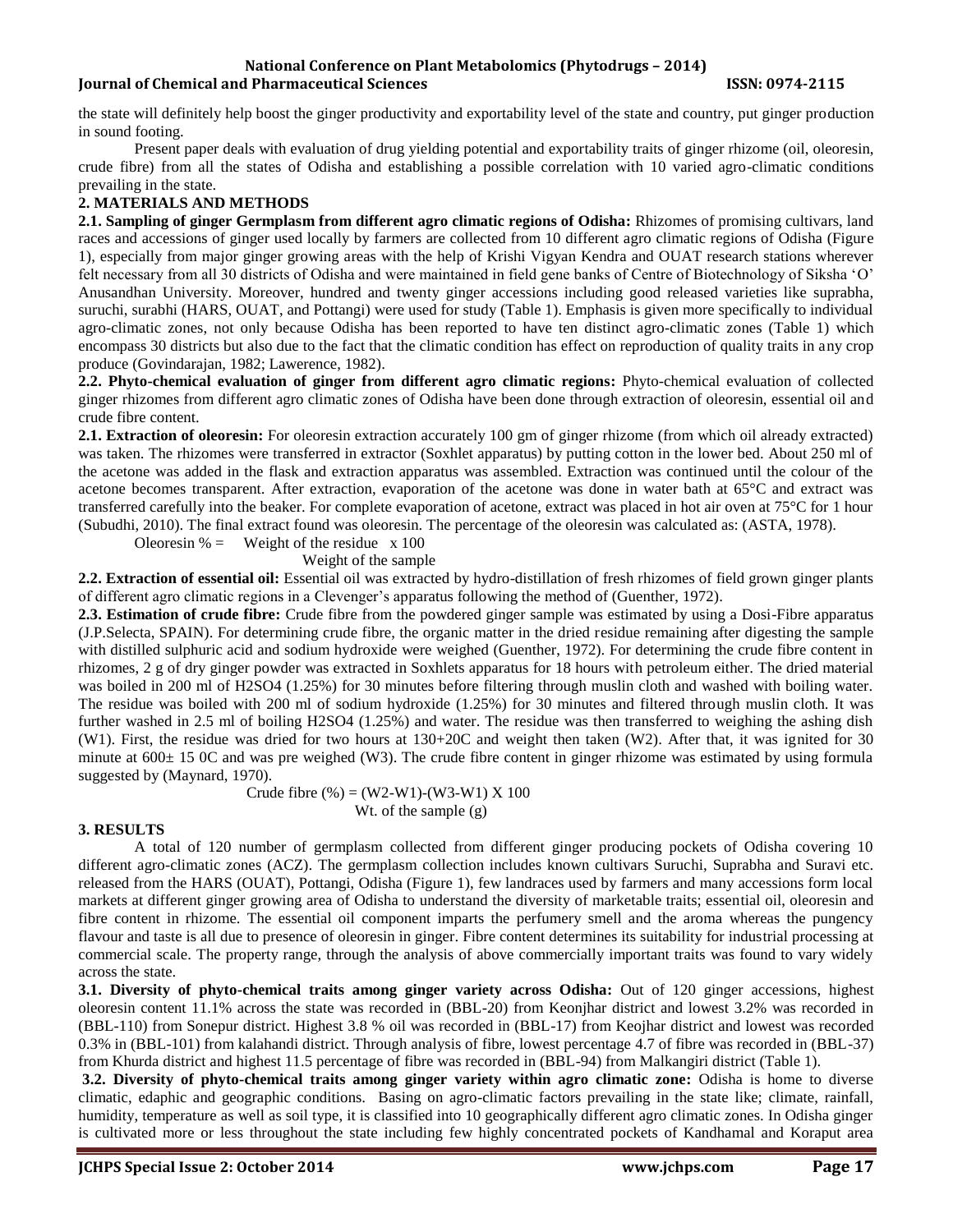(Agriexchange, 2012), using different varieties of ginger rhizome as seed. The variability of quality traits of commercial importance at different climatic conditions at different zone was analysed by estimating the oil content, oleoresin and fibre percentage in ginger rhizome collected from ten agro climatic zones covering 30 districts of Odisha (Table 1).

**Correlation between performances of a zone with production suitability:** Farmers of a locality generally decide the cultivation of a crop which suits well for the locality and produces considerably good amount of produce and/or produce with notable quality traits. This determines the popularity and area of cultivation covering that particular crop in that zone. Therefore, efforts were taken to establish a relationship between the average of quality traits like oil, oleoresin and fibre content found in ginger rhizome of a zone with that of the area of ginger cultivation in all ten separate agro climatic zone (Figure 2). The range of variability within each zone is presented as follows

**Zone [1] Northern Western Plateau:** (Sundargarh, parts of Deogarh, Sambalpur and Jharsuguda): The percentage of oleoresin was recorded highest 10% in (BBL-1) and lowest in (BBL-8) 5.4% but in oil was recorded to be highest 2.8% in (BBL-6) and lowest 1.3% in (BBL-2). From fibre analysis it was found to be lowest 5.3% in (BBL-6) and highest 10% in (BBL-2).

**Zone [2] North Central Plateau**: (Mayurbhanj, major parts of Keonjhar, except Anandapur and Ghasipura block): The percentage of oleoresin was recorded highest oleoresin content 10.2% (BBL-17) and lowest recorded 4.5% (BBL-14). The percentage of oil recorded highest 3.8% in (BBL-17) and lowest 1.2%in (BBL-9). From fibre analysis it was recorded lowest 5.8% in (BBL-12) and highest 9.3% in (BBL-13).

**Zone [3] North Eastern Coastal Plain:**(Balasore, Bhadrak, parts of Jajpur and Hatidihi block of Keonjhar): The percentage of oleoresin was highest recorded in (BBL-20) 11.1% and lowest in (BBL-27) 5.6%. The percentage of oil recorded highest 3% in (BBL-20) and lowest 1.2%in (BBL-21). From fibre analysis it was recorded lowest 4.2% in (BBL-21) and highest 9.5% in (BBL-23).

**Zone [4] East and South Eastern Coastal Plain**: (Kendrapara, Khurda, Jagatsinghpur, Cuttack, Puri, Nayagarh & Ganjam): The percentage of oleoresin was highest in (BBL-37) 9.2%and lowest in (BBL-35) 4.6%. The percentage of oil recorded highest 3.2% in (BBL-37) and lowest in (BBL-33) 1.2%. From fibre analysis it was recorded highest 9.6% in (BBL-33) and lowest 4.7% in (BBL-37).

**Zone [5] North Eastern Ghat:** (Phulbani, Rayagada, Gajapati, part of Ganjam & small patches of Koraput): The percentage of oleoresin was highest 10.2% (BBL-50) lowest 3.6% in (BBL-61), The percentage of oil recorded highest 3.6% in (BBL-45&48) and lowest in (BBL-39) 0.8% . From fibre analysis it was recorded lowest 4.5% in (BBL-53) and highest 10.6% in (BBL-64).

**Zone [6] Eastern Ghat High Land**:(Major parts of Koraput, Nabarangpur): The percentage of oleoresin was highest 9.1% in (BBL-87) lowest 4.1% in (BBL-78), The percentage of oil recorded highest 2.7% in (BBL-82) and lowest in (BBL-79) 1.1% .From fibre analysis it was recorded lowest in (BBL-78) 4.6% and highest 8.7% in (BBL-83).

**Zone [7] SOUTH EASTERN GHAT:** (Malkangiri & part of Koraput): The percentage of oleoresin was recorded highest 9.9% (BBL-92) and lowest recorded 5% (BBL-98). The percentage of oil recorded highest 2.9% in (BBL-90) and lowest in (BBL-93) 1.5%. From fibre analysis it was recorded lowest 4.9% in (BBL-99) and highest 11.5% in (BBL-94).

**Zone [8] Western Undulating Zone:** (Kalahandi & Nuapada): The percentage of oleoresin was highest 4.2% in (BBL-102) and lowest in (BBL-101)3.8%.The percentage of oil was recorded highest 0.5% in (BBL-102) and lowest 0.3% in (BBL-101). From fibre analysis it was recorded lowest 9.9% in (BBL-102) and highest 11% in (BBL-101).

**Zone [9] Western Central Table Land:** (Bargarh, Bolangir, Boudh, Sonepur, parts of Sambalpur & Jharsuguda): The percentage of oleoresin showed highest 8.4% in (BBL-112) and lowest 3.2% in (BBL-110).The percentage of oil recorded highest 2.8% in (BBL-112) and lowest 0.9% in (BBL-107). From fibre analysis it was recorded lowest in (BBL-107) 5.9% and highest 11.2% in (BBL-106).

**Zone [10] Mid Central Table Land:** (Angul, Dhenkanal, parts of Cuttack & Jajpur): Oleoresin content was recorded highest 8.5% in (BBL-118) and lowest was recorded 5.1% in (BBL-116).The percentage of oil recorded highest 3.1% in (BBL-118) and lowest 1.2% in (BBL-116). From fibre analysis it was recorded lowest 5.1% in (BBL-118) and highest 10% in (BBL-119).

**3.3. Diversity of Phytochemical traits of known cultivars at different locations:** Cultivation of few known cultivars Suruchi, Suprabha and Suravi etc. released from the HARS (OUAT), Pottangi, Odisha, as well as from ginger growers of few more locations. The quality traits (oil, oleoresin, fibre content) analysis of known ginger cultivars cultivated in more than one distantly located place or rather in different agro climatic zones was recorded to find if at all there occurred any change in their content because of change in agro-climatic conditions. (Table 1).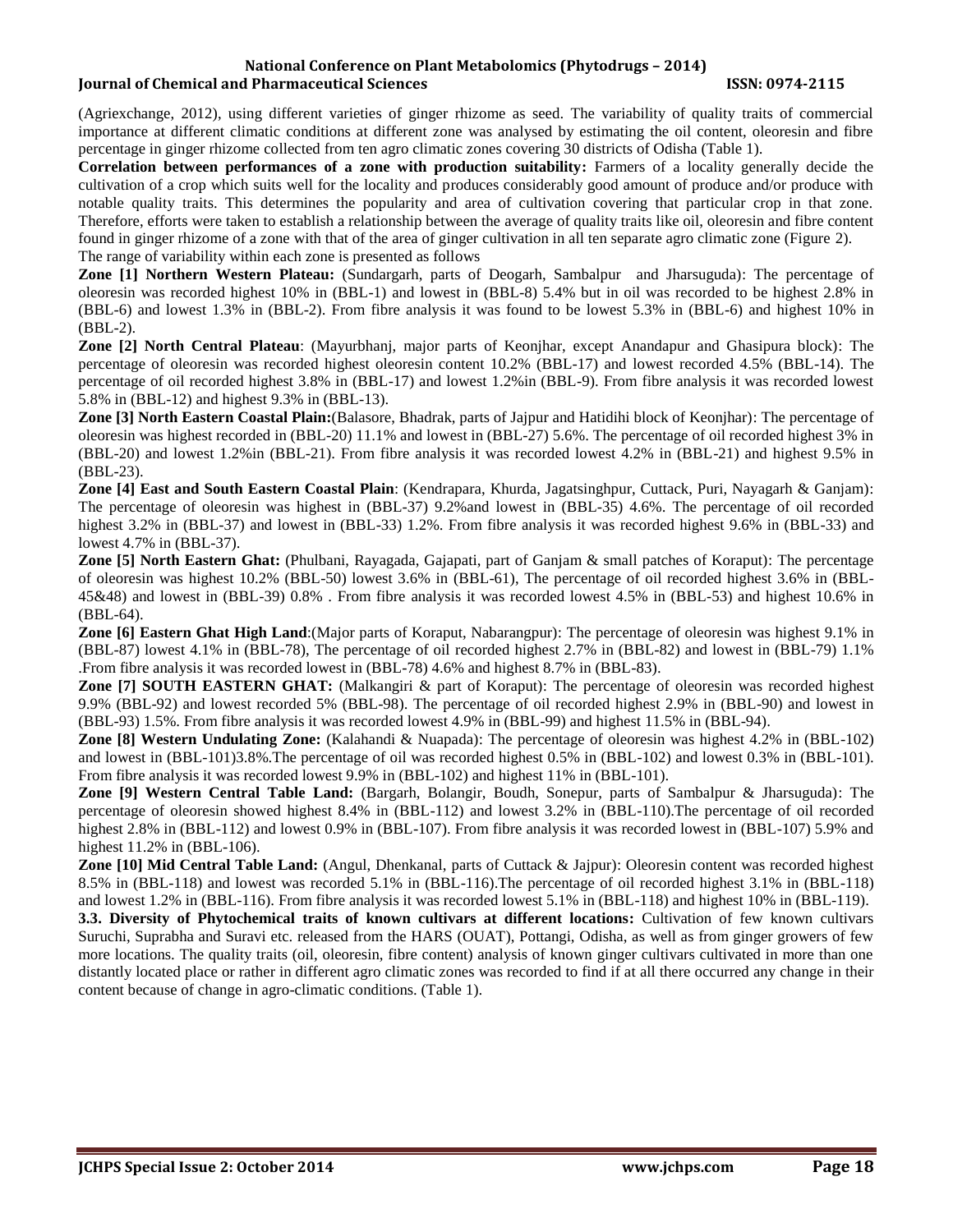

**Figure.1.Average of quality traits of ginger sample of individual agro-climatic zones**



**Figure.2.Ten Agro Climatic Zones of Odisha marked with place of ginger sample collection 4. DISCUSSION**

For clonally propagated crops like ginger, the species and varietal diversity are important components of biodiversity as it allows selection forces to act on it (Sasikumar, 1999). The long history of domestication of gingers into diverse geographical niches might have played a major role in the evolution of this crop. However, variability tends to limit in cultivars grown in the same region compared to the ones growing in geographically distant locations (Ravindran, 2005).

## **4.1. Diversity of phyto-chemical traits among ginger variety across Odisha**

The phyto-chemical trait analysis showed a higher range of variability in quality parameters of ginger sampled throughout Odisha. When analyzed from all 10 ACZ, the highest average oleoresin content showed 8.2% in zone [5] and lowest 4% in zone [8]. The highest average of oil percentage was recorded 2.07% in zone [5] and lowest 0.4% in zone [8]. The lowest average percentage of fibre 6.2% was found in zone [6] and the highest showed 10.25%in zone [8]. From the average oil and oleoresin analysis of the state, it is clear that zone [5] and [6] produces good quality ginger as their rhizome contains considerably good amount of oil and oleoresin and less fibrous respectively. This report however may be correlated with area of cultivation and productivity as in Table 1. These zones with Kandhamal and koraput as their major centres have been accepted and known to produce good quality and quantity of ginger (Agriexchange, 2012). The ginger cultivation has been found to be poor and the productivity is reported to be the lowest in the zone [8] as shown in Table 1. Probably that might be the reason the rhizome sample collected from these zones shows lowest percentage of oil and oleoresins and also less preferred highly fibrous rhizomes (never enlisted as major ginger cultivating regions of Odisha) (Agriexchange, 2012). However, participation of educated farmers and implementation of good agricultural practises cannot be ruled out in zone [5] and on the other hand, unsuitable climatic conditions at zone [8] may be reasoned for its disadvantageous status of ginger cultivation.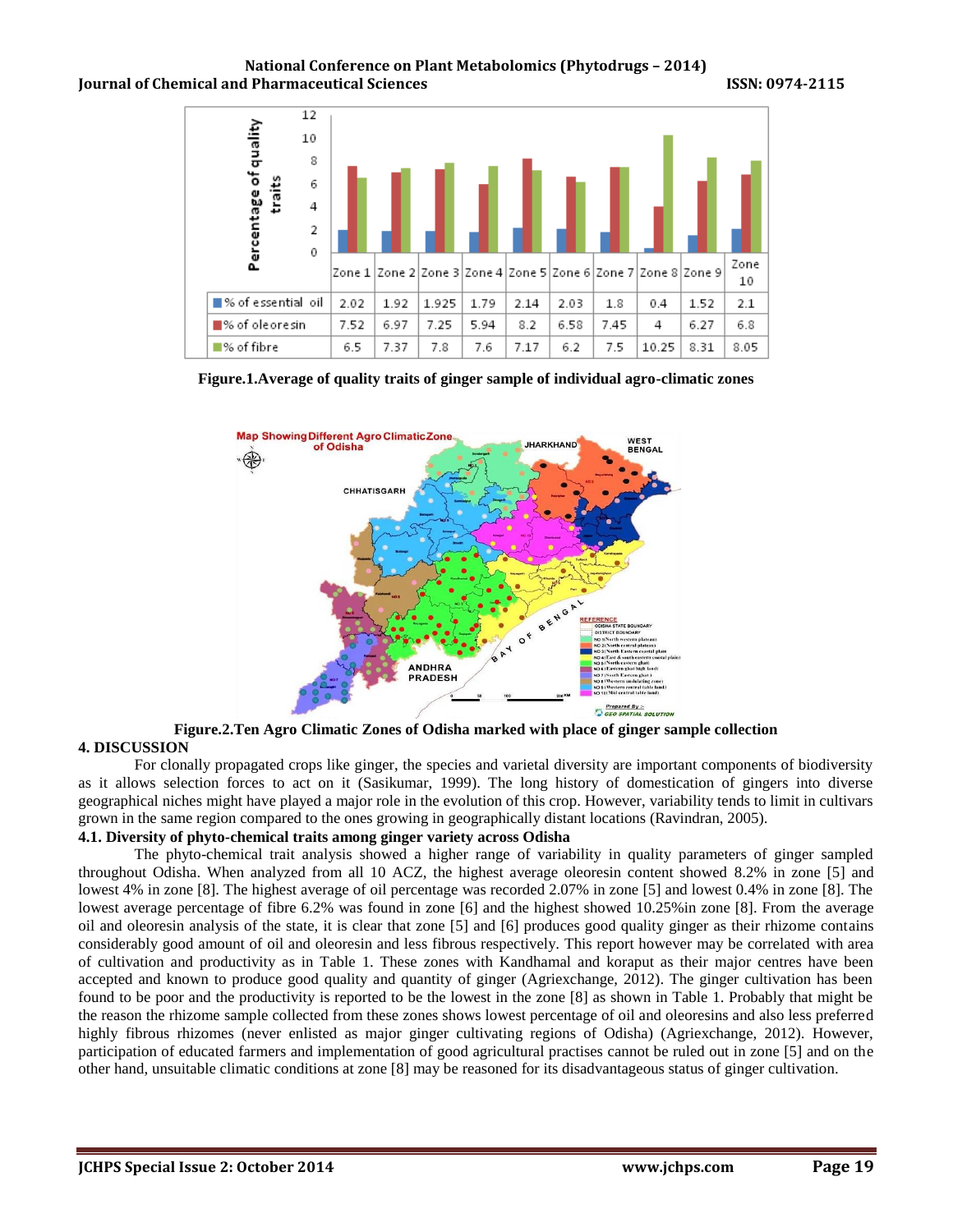# **National Conference on Plant Metabolomics (Phytodrugs – 2014)**<br>ISSN: 0974-2115

## **Journal of Chemical and Pharmaceutical Sciences**

### **Table.1. Diversity of Phyto-chemical traits of 120 ginger germplasm collected from 10 Agro Climatic Zone (ACZ) of Odisha**

| CZ                | Acc.No.                   | Essential      | Oleoresin %     | Fibre %    | <b>ACZ</b>     | $\mathbf{\ }$<br>$\bullet$<br>Acc.No. | o<br>Essential oil | Oleoresin %    | Fibre %        | <b>ACZ</b>        | Acc.No.                        | Essential oil  | Oleoresin %    | Fibre %   |
|-------------------|---------------------------|----------------|-----------------|------------|----------------|---------------------------------------|--------------------|----------------|----------------|-------------------|--------------------------------|----------------|----------------|-----------|
|                   |                           |                |                 |            |                |                                       |                    |                |                |                   |                                |                |                |           |
|                   |                           | $oil(\%)$      |                 |            |                |                                       | (% )               |                |                |                   |                                | (% )           |                |           |
| $[1]$ NORTH       | $BBL-1$                   | 1.7            | 10              | 5.8        | $[5]$ NORTH    | <b>BBL-41</b>                         | 1.4                | 8.6            | 6.5            | [6]EASTERN        | <b>BBL-81</b>                  | 2.3            | $\tau$         | 6.3       |
| <b>WESTERN</b>    | $BBL-2$                   | 1.3            | 5.7             | 10         | <b>EASTERN</b> | <b>BBL-42</b>                         | 1.2                | 7.8            | 10             | <b>GHAT HIGH</b>  | <b>BBL-82</b>                  | 2.7            | 4.6            | 5.6       |
| <b>PLATEAU</b>    | $BBL-3$                   | 1.9            | 6.9             | 6.9        | <b>GHAT</b>    | <b>BBL-43</b>                         | 2.7                | 8.2            | 9.2            | LAND (Major       | <b>BBL-83</b>                  | 2.1            | 6.6            | 8.7       |
| (Sundargarh,      | $BBL-4$                   | 2.7            | 9.6             | 7.2        | (Phulbani,     | <b>BBL-44</b>                         | 2.4                | 8.1            | 8.5            | parts of Koraput, | <b>BBL-84</b>                  | 2.6            | 6.7            | 6.4       |
| parts of Deogarh, | $BBL-5$                   | 1.9            | 6.7             | 7.6        | Rayagada,      | <b>BBL-45</b>                         | 3.6                | 7.6            | 6.8            | Nabarangpur       | <b>BBL-85</b>                  | 2.4            | 7.6            | 6.2       |
| Sambalpur &       | BBL-6                     | 2.8            | 6               | 5.3        | Gajapati, part | <b>BBL-46</b>                         | 3                  | 8.7            | 5.8            |                   | <b>BBL-86</b>                  | 1.5            | 7.2            | 6.6       |
| Jharsuguda)       | $BBL-7$                   | 1.5            | 7.2             | 6.1        | of Ganjam &    | <b>BBL-47</b>                         | 2.9                | 9.1            | $\overline{5}$ |                   | <b>BBL-87</b>                  | 2.5            | 9.1            | 5.2       |
|                   | $BBL-8$                   | 2.5            | 5.4             | 7.5        | small patches  | <b>BBL-48</b>                         | 3.6                | 7.9            | 4.8            | [7] SOUTH         | <b>BBL-88</b>                  | 1.8            | 9.4            | 8.9       |
| [2] NORTH         | BBL-9                     | 1.2            | 6.6             | 8.1        |                | <b>BBL-49</b>                         | 2.1                | 6.5            | 5.2            | <b>EASTERN</b>    | <b>BBL-89</b>                  | 2.1            | 9.2            | 7.8       |
| <b>CENTRAL</b>    | $BBL-10$                  | 1.8            | 7.3             | 7.4        | of Koraput)    | <b>BBL-50</b>                         | 2.7                | 10.2           | 6              | <b>GHAT</b>       | <b>BBL-90</b>                  | 2.9            | 9.7            | 6.9       |
| PLATEAU           | <b>BBL-11</b>             | 1.4            | 4.7             | 6.9        |                | <b>BBL-51</b>                         | 2.5                | 9.7            | 8              | (Malkangiri &     | <b>BBL-91</b>                  | 2.2            | 5.2            | 5.3       |
|                   | <b>BBL-12</b>             | 1.4            | 6               | 5.8        |                | <b>BBL-52</b>                         | 1.6                | 8.6            | 6.3            | part of Keonjhar) | <b>BBL-92</b>                  | 2.3            | 9.9            | 6.3       |
| (Mayurbhanj,      | $BBL-13$<br><b>BBL-14</b> | 1.9<br>1.3     | 8.5<br>4.5      | 9.3<br>6.2 |                | <b>BBL-53</b><br><b>BBL-54</b>        | 1.3<br>1.8         | 7.2<br>9.3     | 4.5<br>5.2     |                   | <b>BBL-93</b><br><b>BBL-94</b> | 1.5<br>1.9     | 5.7<br>8       | 6.2<br>12 |
| major parts of    | $BBL-15$                  | 2.3            | 6.6             | 7.8        |                | <b>BBL-55</b>                         | 1.6                | 5.6            | 6.6            |                   | <b>BBL-95</b>                  | 1.8            | 8.6            | 7.5       |
| Keonjhar, except  | <b>BBL-16</b>             | 2.3            | 8               | 8.9        |                | <b>BBL-56</b>                         | 3                  | 7.5            | 5.4            |                   | <b>BBL-96</b>                  | $\overline{2}$ | 8.9            | 6.1       |
| Anandapur &       | <b>BBL-17</b>             | 3.8            | 10.2            | 7.2        |                | <b>BBL-57</b>                         | 2.4                | 6.2            | 8.3            |                   | <b>BBL-97</b>                  | 1.8            | $\overline{9}$ | 8.1       |
| Ghasipura block)  | <b>BBL-18</b>             | 1.8            | 7.35            | 6.1        |                | <b>BBL-58</b>                         | 1.3                | 7.1            | 7.7            |                   | <b>BBL-98</b>                  | 1.9            | $\overline{5}$ | 5.3       |
|                   | <b>BBL-19</b>             | 1.5            | 5.8             | 6          |                | <b>BBL-59</b>                         | 2.5                | 8.8            | 6.4            |                   | <b>BBL-99</b>                  | 2.1            | 5.9            | 4.9       |
| [3] NORTH         | <b>BBL-20</b>             | 3              | 11.1            | 5.3        |                | <b>BBL-60</b>                         | $\overline{c}$     | 6.3            | 6.2            |                   | <b>BBL-100</b>                 | 1.8            | 6.6            | 5.6       |
| <b>EASTERN</b>    | <b>BBL-21</b>             | 1.2            | 5.7             | 4.2        |                | <b>BBL-61</b>                         | 2.3                | 3.6            | 7.1            | [8] WESTERN       | <b>BBL-101</b>                 | 0.3            | 3.8            | 11        |
| <b>COASTAL</b>    | <b>BBL-22</b>             | 1.7            | 6.6             | 9          |                | <b>BBL-62</b>                         | 2.1                | 8.5            | 9.2            | <b>UNDULATING</b> | <b>BBL-102</b>                 | 0.5            | 4.2            | 9.9       |
| <b>PLAIN</b>      |                           |                |                 |            |                |                                       |                    |                |                | ZONE              |                                |                |                |           |
| (Balasore,        |                           |                |                 |            |                |                                       |                    |                |                | (Kalahandi &      |                                |                |                |           |
| Bhadrak, parts of |                           |                |                 |            |                |                                       |                    |                |                | Nuapada)          |                                |                |                |           |
| Jajpur & hatdihi  | <b>BBL-23</b>             | 1.4            | $6\overline{6}$ | 9.5        |                | <b>BBL-63</b>                         | 1.6                | 9.9            | 8.7            | [9] WESTERN       | <b>BBL-103</b>                 | $\mathbf{1}$   | 5.9            | 7.5       |
| block of          |                           |                |                 |            |                |                                       |                    |                |                | <b>CENTRAL</b>    |                                |                |                |           |
| Keonjhar)         | <b>BBL-24</b>             | 2.2            | 8.3             | 8.8        |                | <b>BBL-64</b>                         | 2.5                | 9.1            | 11             | <b>TABLE LAND</b> | <b>BBL-104</b>                 | 1.3            | 7.1            | 9.3       |
|                   | <b>BBL-25</b>             | $\overline{2}$ | 7.6             | 8.4        |                | <b>BBL-65</b>                         | 2.1                | 8.9            | 9.2            | (Bargarh,         | <b>BBL-105</b>                 | 1.5            | 5.9            | 8.5       |
|                   | <b>BBL-26</b>             | 1.5            | $\overline{7}$  | 9.2        |                | <b>BBL-66</b>                         | 2.2                | $\overline{8}$ | 7.5            | Bolangir, Boudh,  | <b>BBL-106</b>                 | $\mathbf{1}$   | 5.6            | 11        |
|                   | <b>BBL-27</b>             | 1.8            | 5.6             | 8          |                | <b>BBL-67</b>                         | 1.8                | 8.6            | 7.8            | Sonepur, parts of | <b>BBL-107</b>                 | 0.9            | 5.6            | 5.9       |
| [4] EAST AND      | BBL-28                    | 2.5            | 7.8             | 5.2        |                | BBL-68                                | 1.5                | 8.5            | 8.3            | Sambalpur &       | <b>BBL-108</b>                 | 1.7            | 6              | 9.1       |
| <b>SOUTH</b>      | <b>BBL-29</b>             | 1.3            | 5.3             | 8.6        |                | <b>BBL-69</b>                         | 2                  | 9              | 6.1            | Jharsuguda)       | <b>BBL-109</b>                 | 2              | 5.5            | 8.6       |
|                   | <b>BBL-30</b>             | 2.2            | 6.2             | 8          |                | <b>BBL-70</b>                         | 2.1                | 8.6            | 7.1            |                   | <b>BBL-110</b>                 | 1.2            | 3.2            | 8.5       |
| <b>EASTERN</b>    | BBL-31                    | $\overline{2}$ | 6.5             | 9          |                | BBL-71                                | 1.8                | 9.5            | 7.4            |                   | <b>BBL-111</b>                 | 1.9            | 6.5            | - 8       |
| <b>COASTAL</b>    | <b>BBL-32</b>             | 1.4            | 5.3             | 9.3        |                | BBL-72                                | 1.5                | 8.5            | 8              |                   | <b>BBL-112</b>                 | 2.8            | 8.4            | 6.5       |
| <b>PLAIN</b>      | <b>BBL-33</b>             | 1.2            | 5.1             | 9.6        |                | BBL-73                                | 2.4                | 8.4            | 6.5            | $[10]$ MID        | <b>BBL-113</b>                 | 2.4            |                | 9.3       |
| (Kendrapara,      | <b>BBL-34</b>             | 2              | 5.5             | 7.8        |                | BBL-74                                | 2.2                | 8.2            | 6.3            | <b>CENTRAL</b>    | BBL-114                        | 2.6            | 7.8            | 6.5       |
| Khurda,           |                           | 1.8            |                 |            |                | <b>BBL-75</b>                         |                    |                |                | <b>TABLE LAND</b> |                                |                |                |           |
| Jagatsinghpur,    | BBL-35                    |                | 4.6             | 9.5        |                |                                       | 1.8                | 7.4            | 6.1            | (Angul,           | <b>BBL-115</b>                 | 1.8            | 5.8            | 6.6       |
| Cuttack, Puri,    | BBL-36                    | $\overline{2}$ | 5.2             | 4.9        |                | BBL-76                                | 1.7                | 8.1            | 4.6            | Dhenkanal, parts  | <b>BBL-116</b>                 | 1.2            | 5.1            | 9.8       |
| Nayagarh &        | BBL-37                    | 3.2            | 9.2             | 4.7        | 6              | BBL-77                                | 1.4                | 7.1            | 6.9            | of Cuttack &      | <b>BBL-117</b>                 | 1.7            | 5.4            | 8.9       |
|                   | <b>BBL-38</b>             | 1.7            | 9               | 9.3        |                | BBL-78                                | 1.9                | 4.1            | 4.6            | Jajpur)           | <b>BBL-118</b>                 | 3.1            | 8.5            | 5.1       |
|                   | <b>BBL-39</b>             | 0.8            | 8.9             | 6.9        |                | <b>BBL-79</b>                         | 1.1                | 7.5            | 5.3            |                   | <b>BBL-119</b>                 | 1.4            | 8              | 10        |
|                   | <b>BBL-40</b>             | $\overline{2}$ | 6.3             | 7.8        |                | <b>BBL-80</b>                         | 1.5                | 8.6            | 5.6            |                   | <b>BBL-120</b>                 | 1.9            | 5.3            | 8.2       |
|                   |                           |                |                 |            |                |                                       |                    |                |                |                   |                                |                |                |           |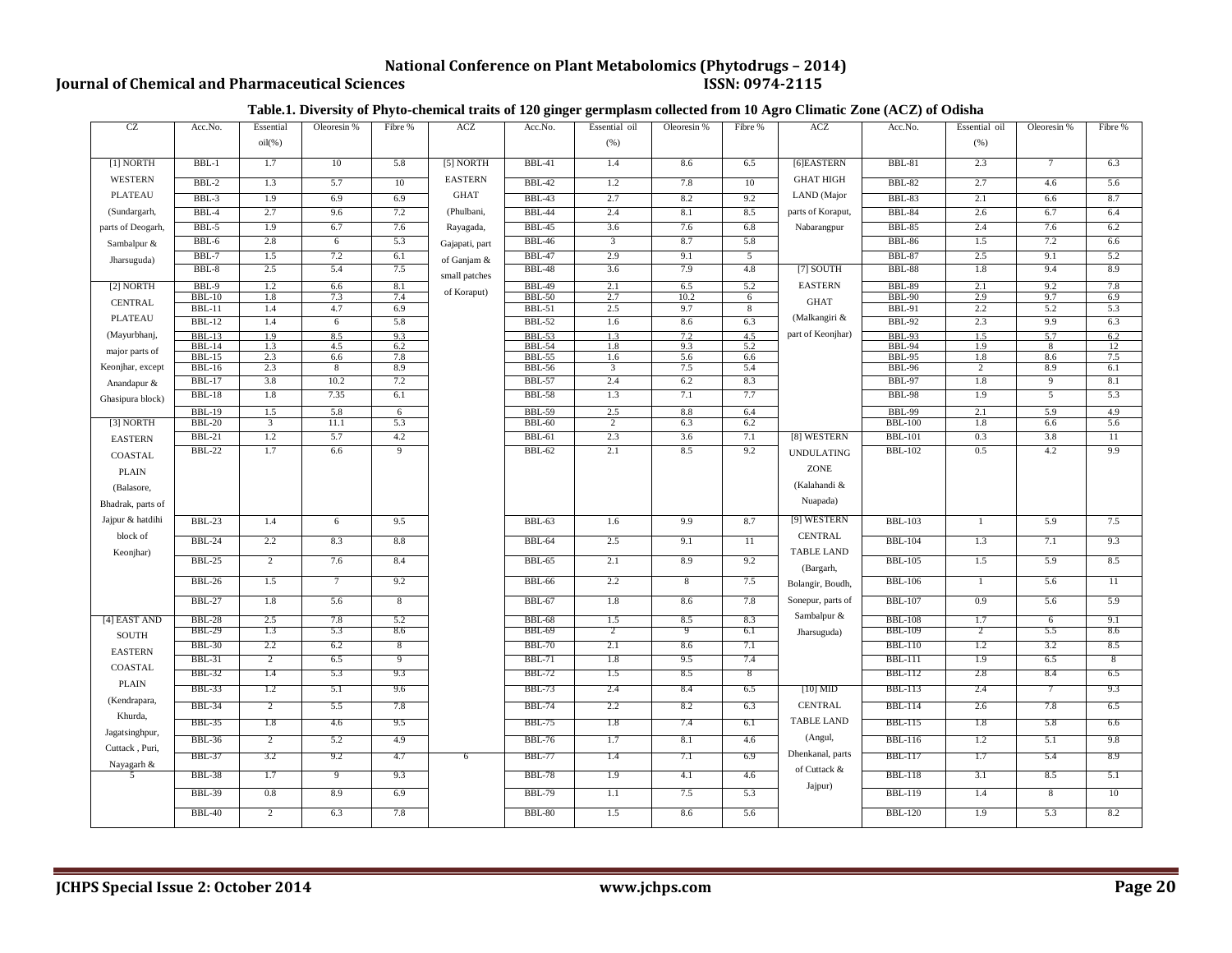### **4.2. Diversity of phyto-chemical traits within agro climatic zone and production suitability**

A good range of diversity within agro-climatic zone has been reported as learnt from the analysis of three quality exportable traits oil, oleoresin and fibre content details of which is given in Table 2. From the average performance of individual zone as compared to state average production percentage in oil (1.76), oleoresin (6.698) and fibre content (7.675), all the ten zones may be arbitrarily categorized into three groups: zones 8 and 9 as below average, zone 4 and 7 as average and rest of the zones 5, 6, 10, 1, 2, and 3 as above average in production of quality traits (Figure 1). Suitability of ginger production (Table 1) may be correlated with quality performance of a zone (Figure 1). Highlights of GIS based analysis for suitability for ginger production in Odisha also match with our inference that zone 5, 6,10 are more suitable than other zones and zone 3 and 8 are least or not suitable (Parthasarathy, 2008; Mohanty and Panda, 1994) are also of opinion that as of the average, lowest and highest in phyto-constituents level in zones show some of the suitability within Odisha for ginger production, which areas have the suitability for ginger cultivation with some good released variety. However, role of no uniformity in use of elite ginger cultivars and non-following of advanced agronomic practices in these zones resulting in overall low productivity of the state cannot be ruled out while establishing the correlation.

### **4.3. Phytochemical diversity of known cultivars at different locations**

While collection of ginger rhizome sample from across the state, along with many local landraces and accessions, few known cultivars Suruchi, Suprabha and Suravi etc released from research station of Odisha HARS, Pottangi, Koraput were being cultivated by ginger growers at many locations from separate agro climatic zones. The percentage of oil, oleoresin and fibre content of these varieties cultivated at different locations showed variation as given in Table 1. The percentage of these quality traits as given in Table found to differ also from the analysis report of released varieties Suruchi, Suravi and Suprabha as depicted earlier (Ravindran and Nirmal babu, 2005). The variation in the percentage content of quality traits may be attributed to change in the location. There are many factors which are changeable with the change of location leading to alteration in agro climatic conditions like; rainfall, humidity, temperature and geographical features prevalent in respective agro-climatic zone. Earlier report support the fact that changes in agro-climatic conditions and geographical features affects the quantitative and qualitative traits of any crop (Govindarajan, 1982; Lawerence, 1982). However, other valid reasons for disproportionate in productivity and change in quality of produce may be many as follows; majority of tribal or rural farmers lack improved production technologies and adequate agriculture management practices (Misra, 2003; Parthasarathy, 2008). Because the majority of best ginger growing area is high terrain or the size of land holding is very small in the region, the commercialization of crop/variety on large scale is very difficult in the region. Though many high yielding varieties have been identified and recommended by the researchers in the region and already in practice but quality seed production in a large scale is lacking due to non-existence of agencies responsible for quality seed production (Non-availability of quality planting materials and other inputs) and lack of funds and awareness ends up in low fertilizer and pesticide usage. In addition, the problems entangled with processing and marketing of ginger in the state due to non-topping of value added products like oleoresin, volatile oils, etc., losses due to faulty storage method and diseases like rhizome rot and lack of trained personnel with sound knowledge in post-harvest technologies cannot be forgotten while attributing the reasons of low productivity of ginger in Odisha. Many of above mentioned reasons are same for today's' fate ginger cultivation of north east region of the country, although the climatic condition is favorable for the crop (Yadav, 1999). Although, Odisha is understood to be suitable for ginger crop production and with proper technology transfer, it can became one of the highest ginger producing states in India (Parthasarathy, 2008) and has got highest land coverage for ginger in the country, many elite cultivars released from HARS (OUAT), Pottangi research station, even few germplasm show good amount oil and oleoresin many of them are very high in fibre content making it unsuitable for commercialization during value addition and make them non exportable (Yadav, 1999).

The above findings advocate further more intensive research is needed so that overall scenario of the ginger production of the state can be changed by increasing production and productivity of ginger in Odisha. There is need for survey and diagnosis of lands suitable for ginger following GIS system, large scale introduction of indigenous and exotic high yielding strains of ginger suitable for the state. Breeding should be done for high yielding and better quality varieties with resistance to biotic and abiotic stress. The cost benefit analysis of different farming systems is required. There is immense need to strengthen the extension system for transfer of technologies generated and providing training to the farmers (Yadav, 1999). Before concluding anything, effect of agro-climatic conditions on quantitative and qualitative traits of ginger should be studied using elite cultivars keeping all agronomic practices unchanged in ten agro-climatic zones of Odisha separately and suitability of a particular cultivar for a locality may be found out. The authors are however engaged presently in carrying out some experiments to find out answer for last to objectives.

#### **5. CONCLUSION**

Various known cultivars of ginger were collected from different agro climatic zones exhibits diversification in phytochemical traits like essential oil, oleoresin, and fiber. For further evaluation in the diversification for phytochemical of ginger GC-MS analysis and Molecular aspects can be carried out to know the proper identification within the cultivar level.

# **ACKNOWLEDGEMENT**

We are thankful to DST, New Delhi for providing financial support to carry out the above research work and President, Siksha O Anusandhan University for providing necessary infrastructure. **REFERENCES**